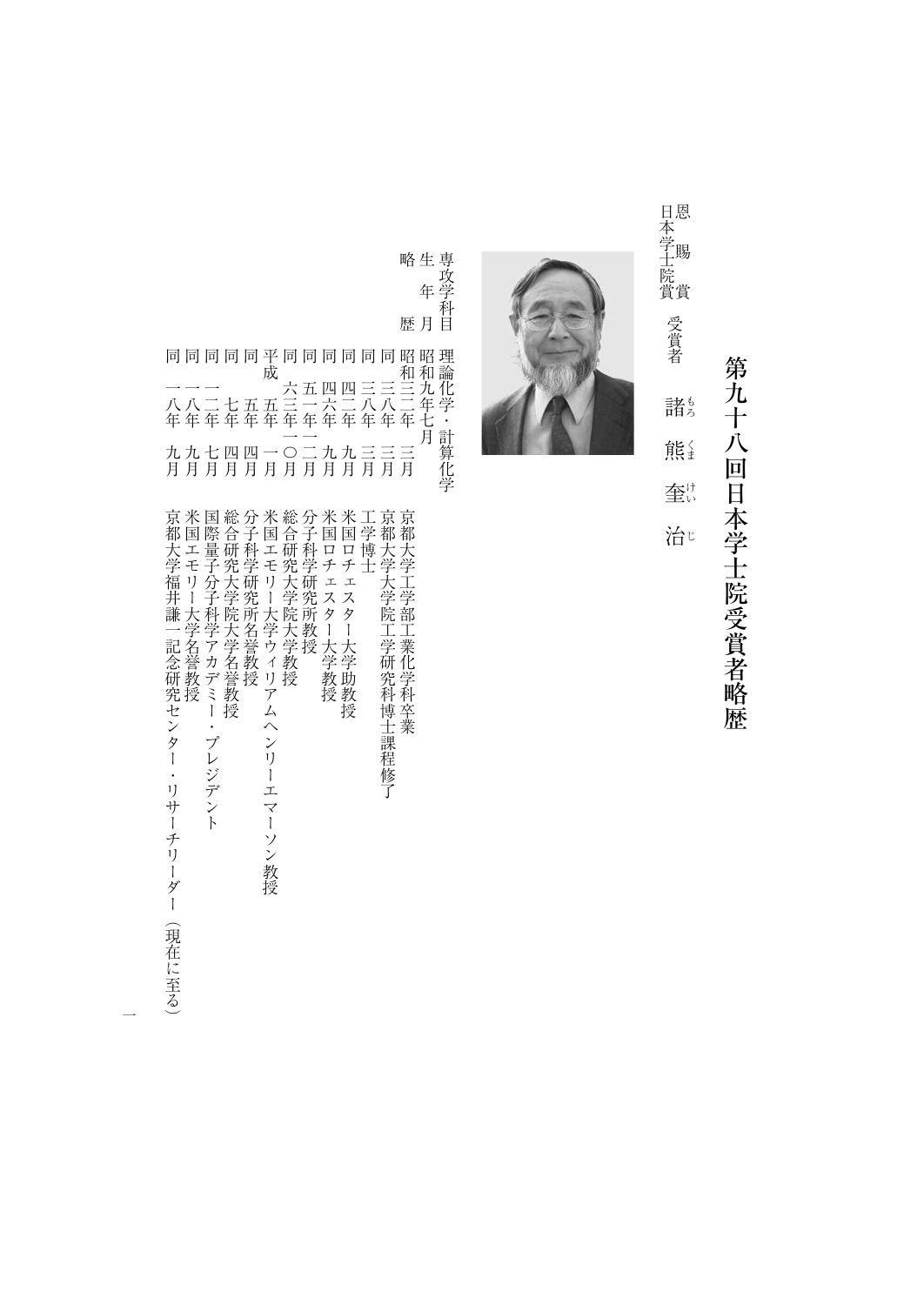| する授賞審査要旨                           |
|------------------------------------|
|                                    |
| 1<br>はじめに                          |
| 量子理論の化学への応用は、方法論の目覚しい進歩と電子計算機      |
| の性能向上によって、簡単な分子系から複雑な分子系へと発展し、     |
| 精度も著しく向上して新しい発展期を迎えている。            |
| 諸熊氏は、福井謙一博士の学風を継ぐ後継者として、また量子分      |
| 子科学の国際的リーダーとして、この分野の進歩に主導的役割を果     |
| してきた。同氏の研究は、新しい強力な方法論の開発に加え、<br>対象 |
| となる分子系も蛋白質などの巨大分子を含み、多岐に亘っている      |
| が、ここでは以下に示す三つのテーマにまとめ、それぞれについて     |
| 代表的な研究例を取り上げて説明する。                 |
| $\overline{a}$<br>炭素ナノ構造体の理論的研究    |
| フラーレン、ナノチューブなどの炭素ナノ構造体は、その斬新な      |
|                                    |

**樟逞と模前カ泊匡さオ多くの研究カ行オオているカ** たちの はいしょう こうしゅう こうしゅう こうしゅう こうしゅう こうしゅう こうしゅう こうしょう こうしょう こうしょう こうしょう こうしょう こうしょう 炭素カとのよ

> fullerene"機構を発表して、国際的に注目された。 うにして高熱条件下でフラーレンやナノチューブに至るのか、その fullerene" 素の自己集合によってまず熱励起したジャイアントフラーレンが生 論を融合した方法によりフラーレンの生成過程を研究し、小さな炭 原理は全く解っていない。諸熊氏は最近、電子理論と分子動力学理 成し、それが熟成中に 素の自己集合によってます。 まずある おおや しゅうしゃ しゅうしゃ しゅうしゅう しゅうしゅう しゅうしゅう しゅうしゅう しゅうしゅう しゅうしゅう しゅうしゅう しゅうしゅう しゅうしゅう しゅうしゅう しゅうしゅ 論を編者した方法には、小さな淡水の生成過程を研究し、小さな淡水の生成過程を研究し、小さな淡水の生成過程を開発している。 のことは、このことは、このことは、このことは、このことは、このことは、このことは、このことは、このことは、このことは、このことは、このことは、このことは、このことは、このことは、このことは、このことは つには、そのようなのか、そのようなのか、そのようなのか、そのようなのか、そのようなのか、そのようなのか、そのようなのか、そのようなのか、そのようなのか、そのようなのか、そのようなのか、そのようなのか、 機構を発表して、国際的に注目された。 C<br>C<br>C 6 0 Cに至る"Shrinking hotgiant

工学会 こうしゅうしょう こうしゅう こうしゅう こうしゅう こうしゅう こうしゅう こうしゅう こうしゅう こうしゅう こうしゅう こうしゅう こうしゅう ■ 「反応設計」に対応する理論的研究」に対応する理論の研究

工学博士諸熊奎治氏の「分子の構造・機

能・反応設計に関する理論的研究」に対

## **3エネルギー・グラジエント法の展開を保護している。**

理論的研究 **理論的研究** 

した。 均一系触媒反応の反応機構を系統的に研究し、その機構を明らかに ィルキンソン触媒やオレフィン重合触媒などの遷移金属錯体による ている。また、この方法を用いて、当時まったく未解明であったウ 解き」をするように容易に行えるようになり、世界中で広く使われ などの複雑な反応系に応用した。これにより化学反応の設計が「絵 であるエネルギー・グラジエント法を展開して大気反応や燃焼反応 した。 1、その後には、その機構を開発し、その機構を開発し、その機構を開発し、その機構を開発し、その機構を開発し、その機構を開発している。 イルキング しゅうしょう こうしゅう しゅうしゅう しゅうしゅう しゅうしゅう しゅうしゅう しゅうしゅう しゅうしゅう しゅうしゅう しゅうしゅう しゅうしゅう しゅうしゅう しゅうしゅう しゅうしゅう しゅうしゅう ている。また、この方法を用いて、当時まったくまた、また、当時まったくまた、当時まったり、当時まったくまた、当時まったり、当時まったり、当時まったくまた、また、当時まったく 解き」をするように容易に行えるようになり、世界中で広く使われ などの読み こんしゃ これには こんしゃ こんしゃ こんしゃ こんしゃ こんしゃ こんしゃ であるエネルギー・グラジエント法を保険して大気になるエネルギートグラジエント法を保険して大気反応や燃焼反応や燃焼反応を保険して大気を保険して大気を保険しました。 諸熊氏は、化学反応の機構と経路を研究するための強力な方法論 「その他の一体」とは、化学を研究するための強力な方法論によるための強力な方法論によるための強力な方法論によるための強力な方法論によるための強力な方法論によるための強力な方法論によるための強力な方法論に

示した。この均一系触媒の理論設計の手法は、化学工業各社で広く 能を予測する方法を開発し、新しい触媒の開発に利用できることを へいしゃ この一系 はんしゅう この 日本 この 日本 この 日本 この 日本 この 日本 この 日本 この 日本 この 日本 この 日本 この 日本 この 日本 この 日本 この 日本 この 日本 この 日本 この 日本 能を得る方法を開発し、新しい機能の開発し、新しい機能の開発に利用できることを開発し、新しい機能の開発に利用できることを開発し、新しい機能の開発に利用できることを開発し、新しい機能の開発に利用できること さらにこの画期的な成果を発展させ、計算化学によって触媒の機 さらにこの画期的な成果を発展させて、この場所には、この場所には、この場所には、この場所には、この場所には、この場所には、この場所には、この場所には、この場所には、この場所には、この場所には、この場所に

 $\equiv$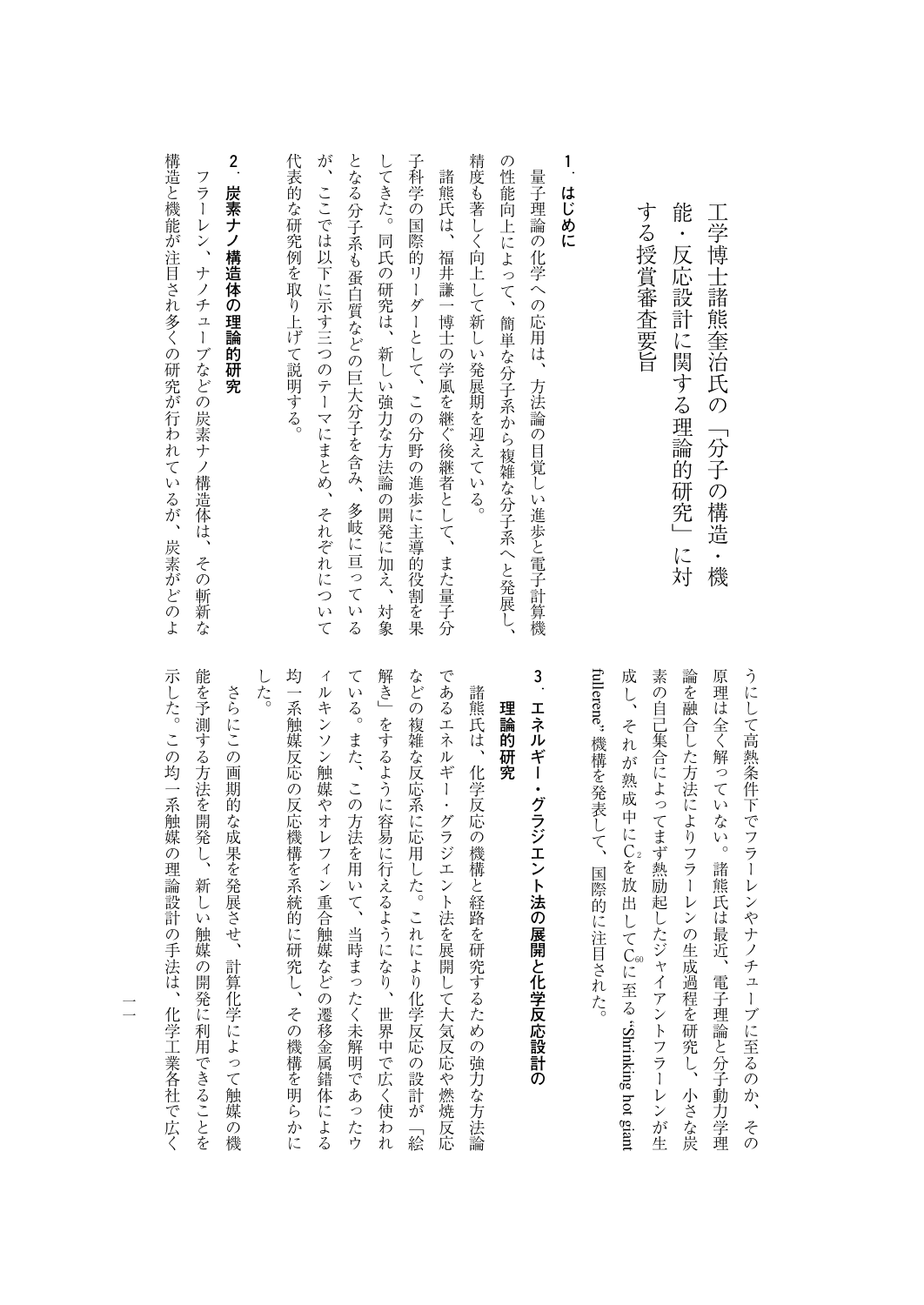| た。                                     |
|----------------------------------------|
| 4<br>オニオム(ONIOM)法の開発とその複雑分子系への応用       |
| 多くの重要な化学現象を支えている分子系はしばしば巨大分子系          |
| であり、<br>従来の理論的シミュレーション法には、<br>適用限界と信頼度 |
| の相克からくる大きな限界があった。<br>諸熊氏は、<br>巨大分子系をいく |
| つかの領域にわけ、<br>機能の本質を担う重要な領域には精度の高い方     |
| 法を、<br>それほど重要でない領域には計算の容易な方法を組み合わせ     |
| て使う新しい方法、ONIOM 法を開発し、複雑分子系の理論的研究       |
| に新し<br>い面を切り開いた。この方法は極めてフレキシブルな方法で     |
| あり、<br>内外の多数の研究者によって、均一系および不均一系触媒の     |
| 理論設計、<br>未だ合成されていない巨大分子の化学的性質の予測、<br>高 |
| 選択性有機合成の反応設計、ナノクラスターの分子設計と反応設          |
| 計<br>金属酵素の構造と反応性の相関研究等に広く使われ、<br>従来の方  |
| 法では得られなかった新しい成果を挙げつつあり、<br>今後益々重要性     |
| を増すものと考えられる。                           |
|                                        |

## **5おおり かんきょう かんきょう かんきょう かんきょう かんきょう かんきょう かんきょう かんきょう かんきょう かんきょう かんきょう かんきょう かんきょう かんきょう かんきょう かんきょう かんきょう かんきょう**

以上に述べた諸熊氏による分子の理論的研究は永年世界をリード いしょう いちのう はんしゅう こうしゅう こうしゅう こうしゅう こうしゅう こうしゅう こうしゅう こうしゅう こうしゅう こうしゅう こうしゅう こうしゅう

> し、同氏はその業績により国際量子分子科学アカデミーメダル、日 デミーのプレジデントも二期にわたって務めた。 ている。また、世界的な理論科学者の組織である量子分子科学アカ 本化学会賞、シュレーディンガーメダル、福井メダルなどを受賞し デミーのプレジデントも二期にわたって務めた。 でいる。また、世界的な理論科学者の組織である場合、その場合、世界的な理論科学者の組織である場合、世界的な理論科学者の組織である場合、世界的な理論科学者の組織である場合、世界的な理論科学者の組織である単 本化学会賞、シュレーディンガーメダル、福井メダルなどを受賞し し、同氏はその業績により国際量子分子科学アカデミーメダル、日

では、オレフィン重要なデータの開発をしていることをしているのは、そのことをしているのは、そのことをしていることをしていることをしていることをしていることをしていることをしていることをしていることをして

オレフィン重合触媒など各種触媒の開発に重要な貢献をし

使われ、

その卓越した研究業績は日本学士院賞受賞に値する。 その子では、その漫画の『その漫画』という「その漫画」という「その漫画」という「その漫画」という「その漫画」という「その漫画」という「その漫画」という「その漫画」という「その漫画」という「その漫画」とい

## 参考文献 **参考文献**

- (1) Molecular-Orbital Studies of Hydrogen Bonds. An Ab Initio Calculation for Dimeric H2O. K. Morokuma and L. Pedersen, *J. Chem. Phys.,* **48**, 3275-3282 (1968).
- (2) A New Energy Decomposition Scheme for Molecular Interactions within the Hartree-Fock Approximation. K. Kitaura and K. Morokuma, *Int . J . Quant . Chem.,* **10**, 325-340 (1976).
- (3) A Theoretical Study on the Mechanism of Electronic to Vibrational Energy Transferin,  $Hg (P) + CO$  Collisions. S. Kato, R. L. Jaffe, A. Komornicki and K. Morokuma, *J. Chem. Phys.,* **78**, 4567-4580(1983).
- (4) Ab Initio MO Study of the Full**Catalytic**  Cycle<u>ຊ</u> Olefin Hydrogenation $\mathsf{s}$  the Wilkinson Catalyst RhCl(PR3) .<br>م Daniel, N. Koga, J. Han, X. Y. Fu and K. Morokuma, *J. Am. Chem. Soc.,* **110**, 3773-3787(1988).
- (5) Ab Initio Potential Energy Surfaces and Trajectory Studies of A-Band Photodissociation Dynamics: CH3I\*  $\cdot$  CH<sub>3</sub>+1 and CH3+ I\*. Y. Amatatsu, $\mathbf 5$ Yabushita and K. Morokuma, *J. Chem. Phys.,* **94**, 4858-4876(1991).
- (6) ONIOM : A Multilayered Integrated $\mathbb N$  + MM Method for Geometry Reactions and $Pt(P(t-Bu)_3)_2 + H_2$ Optimizations and Single Point Energy Predictions.<br>D Test for Diels-Alder Oxidative Addition. M. Svensson, S. Humbel, R. D.J. Froese, T. Matsubara, S. Sieber and K. Morokuma, *J. Phys. Chem.,* **100**,